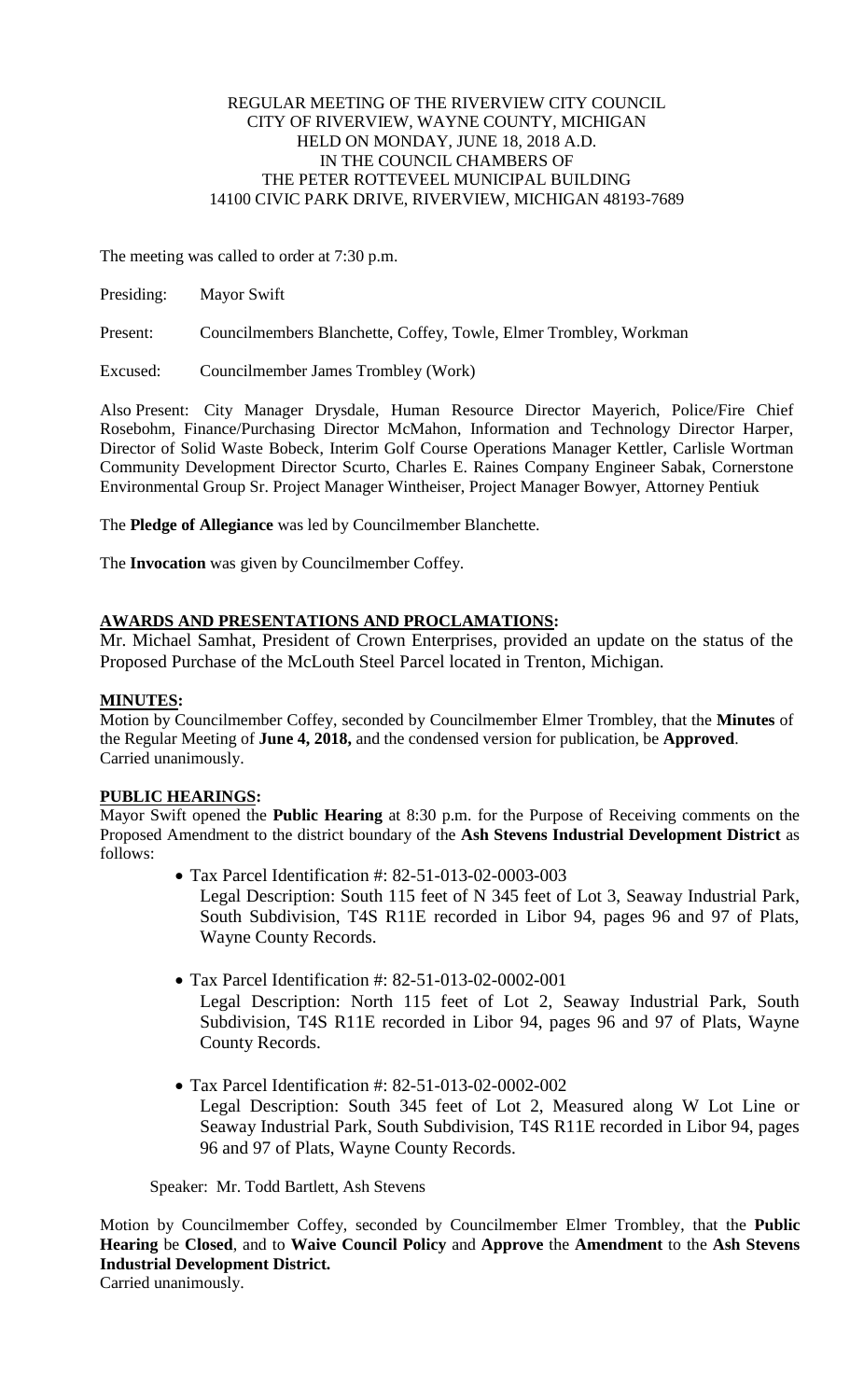The Public Hearing closed at 8:31 p.m.

# **PUBLIC COMMENTS:**

At this time, the Mayor asked if anyone wished to address the City Council.

## **ORGANIZATIONAL BUSINESS:**

Motion by Councilmember Coffey, seconded by Councilmember Elmer Trombley that Mr. **Bruce Pease** be reappointed to the **Retirement Board** of Trustees as Citizen-at-Large for a three-year term set to expire June 30, 2021. Carried unanimously.

### **CONSENT AGENDA:**

Motion by Councilmember Coffey, seconded by Councilmember Blanchette, that the **Consent Agenda** be Approved as follows:

- Ratify Emergency Repair of **Cable Video Digital Server** with **Sound Planning, Inc**., in the amount of **\$10,732.24.**
- Award Cooperative Bid of **Ambulance Billing Service** to the **Accumed** Group of Riverview, Michigan, in the amount of **\$45,000.00**.
- Approve **Two-Year Extension** with **Freeport Supply Company** for Providing Top Soil, sand and Stone for the Department of Public Works and Golf Course.
- Approve Budget Amendments as follows:

| A.                               |                       |               | Current      |               | Amended      |        | Amendment or |
|----------------------------------|-----------------------|---------------|--------------|---------------|--------------|--------|--------------|
| Description                      | <b>Account Number</b> | Appropriation |              | Appropriation |              | Change |              |
| 2017/18 General Fund             |                       |               |              |               |              |        |              |
| <b>Property Chargebacks</b>      | 101-000-405.000       | \$            | 0.00         | \$            | 16,000.00    | \$     | 16,000.00    |
| <b>Building Permits</b>          | 101-000-630.030       | \$            | 100,000.00   | \$            | 167,500.00   | \$     | 67,500.00    |
| <b>MMRMA RAP</b>                 | 101-000-539.015       | \$            | 0.00         | \$            | 19,352.00    | \$     | 19,352.00    |
| Michigan Safe Communities        | 101-000-539.030       | \$            | 6,000.00     | \$            | 22,624.00    | \$     | 16,624.00    |
| <b>Property Maintenance</b>      | 101-000-660.075       | \$            | 14,300.00    | \$            | 26,500.00    | \$     | 12,200.00    |
| Ambulance Billings               | 101-000-680.020       | \$            | 462,000.00   | \$            | 581,500.00   | \$     | 119,500.00   |
| Senior Taxi Program              | 101-000-660.066       | \$            | 63,158.00    | \$            | 68,500.00    | \$     | 5,342.00     |
|                                  |                       |               |              |               |              |        |              |
| <b>GASB 45 OPEB Contribution</b> | 101-209-725.950       | \$            | 3,430.00     | \$            | 10,277.52    | \$     | 6,847.52     |
| Litigation/Spec Legal Svc.       | 101-210-818.012       | \$            | 120,000.00   | \$            | 138,000.00   | \$     | 18,000.00    |
| Special Legal Counsel            | 101-210-818.015       | \$            | 6,600.00     | \$            | 20,600.00    | \$     | 14,000.00    |
| <b>Labor Relations</b>           | 101-210-818.016       | \$            | 99,000.00    | \$            | 296,000.00   | \$     | 197,000.00   |
| <b>Full-Time Salaries</b>        | 101-301-725.000       | \$            | 1,775,000.00 | \$            | 1,690,000.00 | \$     | (85,000.00)  |
| Overtime                         | 101-301-725.200       | \$            | 210,000.00   | \$            | 270,000.00   | \$     | 60,000.00    |
| <b>Education &amp; Training</b>  | 101-301-862.000       | \$            | 20,500.00    | \$            | 45,500.00    | \$     | 25,000.00    |
| Repair Parts/Maintenance Supply  | 101-443-760.500       | \$            | 53,165.00    | \$            | 93,165.00    | \$     | 40,000.00    |
| <b>Consulting Engineer</b>       | 101-448-815.000       | \$            | 34,000.00    | \$            | 64,000.00    | \$     | 30,000.00    |
| Inspector Fees - Home Transfer   | 101-448-822.200       | \$            | 18,000.00    | \$            | 24,000.00    | \$     | 6,000.00     |

JUSTIFICATION: To adjust the general fund revenues and expenditures for year-end purposes.

| Β.                         |                 |                        |               |              |
|----------------------------|-----------------|------------------------|---------------|--------------|
|                            |                 | Current                | Amended       | Amendment or |
| <i><b>IDescription</b></i> | Account Number  | Appropriation          | Appropriation | Change       |
| 2017/18 Cable and Telecom  |                 |                        |               |              |
| Cable Broadcast Fees       | 243-535-856.000 | \$<br>17.012.00        | 6.012.00      | (11,000.00)  |
| Cable Equipment            | 243-535-985.999 | \$<br>$12,600.00$   \$ | 23,600.00     | 11,000.00    |

JUSTIFICATION: To increase the Cable Equipment line item for the necessary emergency purchase of the digital video server and decrease the Cable Broadcast Fees by the same amount. Carried unanimously.

### **RESOLUTIONS:**

Motion by Councilmember Workman, seconded by Councilmember Blanchette that Resolution No. 18- 12, Establishing the **2018-19 Recreation Department Fee Schedule** be Adopted.

# RESOLUTION NO. 18-12 RESOLUTION ESTABLISHING THE 2018/19 RECREATION DEPARTMENT FEE SCHEDULE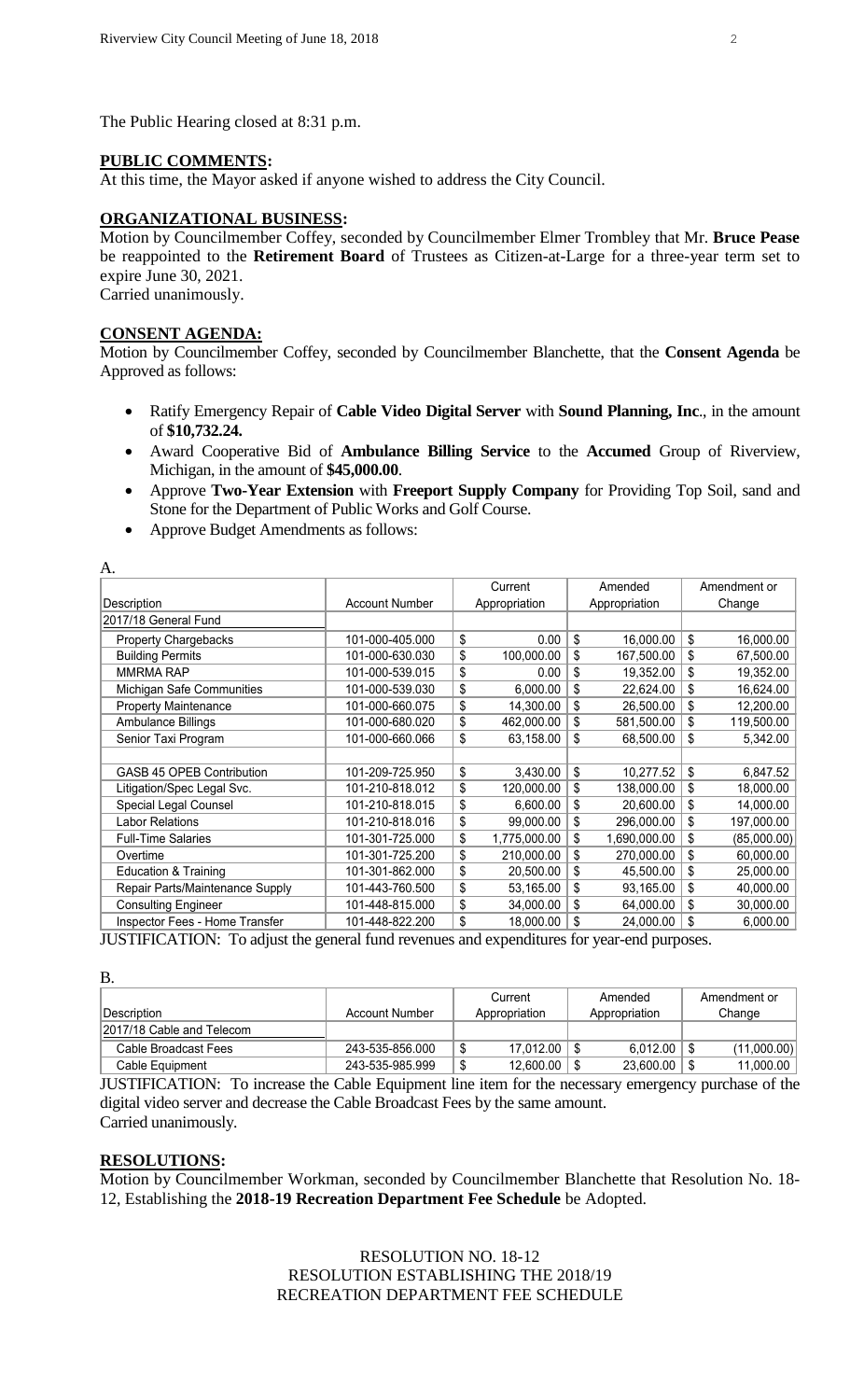| WHEREAS, | the City Code per Section 31-16 requires adoption of all fees for the Recreation<br>Department by resolution, and, |
|----------|--------------------------------------------------------------------------------------------------------------------|
| WHEREAS, | the City Council annually reviews and approves a fee schedule for the Recreation<br>Department, and,               |
| WHEREAS, | the Recreation Fee Schedule has been reviewed and recommended by the Parks<br>and Recreation Commission, and,      |

WHEREAS, the City Council has determined that the fees set forth herein are appropriate.

NOW, THEREFORE, BE IT RESOLVED BY THE CITY COUNCIL OF THE CITY OF RIVERVIEW, MICHIGAN, AS FOLLOWS:

- 1. It is the general policy of the City of Riverview that the Recreation Department will recover one hundred percent (100%) of wage/supply costs for adult programming, and fifty percent (50%) of wage/supply costs for youth and senior citizen programming.
- 2. It is the general policy of the City of Riverview that the Recreation Department will recover fifty percent (50%) of the Lloyd Carr Park Concession Stand Utilities.
- 3. The following comprehensive fee schedule for the Recreation Department is hereby approved:

| Section A: Program & Rental Fees                                                                                                               |                              |  |
|------------------------------------------------------------------------------------------------------------------------------------------------|------------------------------|--|
| <b>Youth Passive Recreation Programs</b><br>(i.e. craft classes, day camps, summer<br>park programs, preschool programs)                       | 18/19 Fees<br>\$6.00-\$70.00 |  |
| Youth Drop-In Programs<br>(i.e. teen basketball, floor hockey, open swim<br>paddleboats)                                                       | \$2.00-\$7.00                |  |
| <b>Youth Instructional Programs</b><br>(i.e. swim lessons, tennis lessons,<br>2nd grade basketball, rollerblading)                             | \$12.00-\$70.00              |  |
| Youth Athletic Leagues<br>(i.e. competitive swim, soccer league,<br>junior tennis league, t-ball, junior basketball league)                    | \$20.00-\$210.00             |  |
| <b>Youth Special Events</b><br>(i.e. trips, holiday specials, sports clinics<br>theatre trips.)                                                | \$5.00-\$45.00               |  |
| <b>Family Special Events</b><br>(i.e. Christmas light show, theatre trips,<br>professional sporting events)                                    | \$10.00-\$70.00              |  |
| <b>Adult Drop-In Programs</b><br>(i.e. tennis mixer night, open basketball<br>open swim, indoor walking, paddleboats)                          | \$2.00-\$12.00               |  |
| <b>Adult Instructional/Craft/Home</b><br><b>Improvement Programs</b><br>(i.e. aerobics, country line dance,<br>swim aerobics, yoga, computers) | \$10.00-\$85.00              |  |
| Senior Citizen Day Trip Programs                                                                                                               | \$5.00-\$85.00               |  |
| Senior Citizen Programming                                                                                                                     | \$2.00-\$35.00               |  |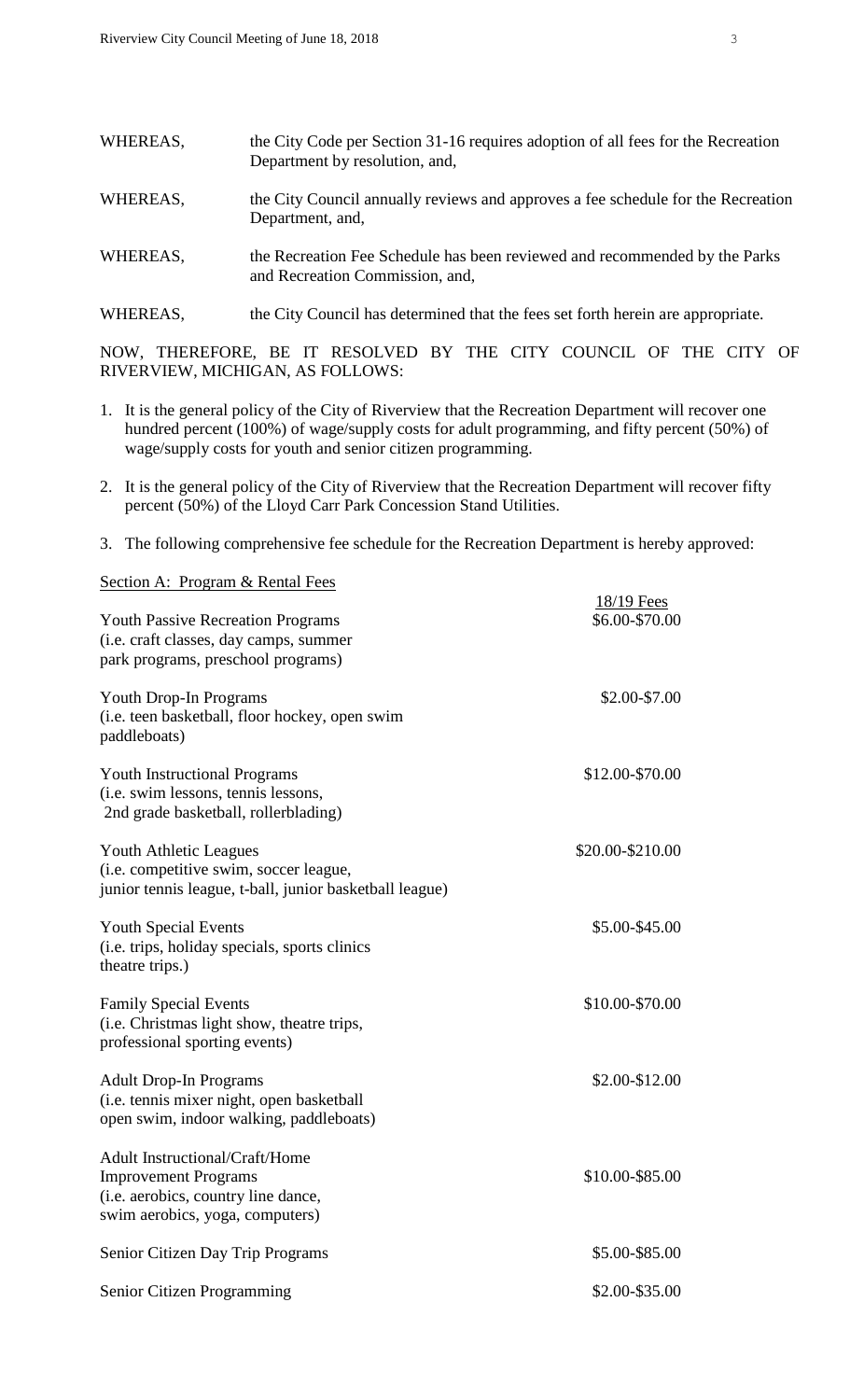| Supply Fee                                | $18/19$ Fees<br>\$5.00-\$25.00 |
|-------------------------------------------|--------------------------------|
| Municipal Gym Rental (2 hr. rental)       | \$30.00 per hr                 |
| Non-Resident                              | \$40.00 per hr                 |
| <b>Additional Room</b>                    | \$30.00                        |
| Deposit                                   | \$100.00                       |
| Baseball/Softball Field Rental (Per Game) | \$50.00                        |
| Park Use Sport or Private                 | \$25.00                        |
| <b>Community Center Rental Fees</b>       | \$275.00 per day               |
| Individuals & Private                     |                                |
| Organizations                             |                                |
| <b>Community Service Organizations</b>    |                                |
| & City Employees                          | $$50.00$ off/day               |
| Dept. Sponsored/                          |                                |
| <b>Co-Sponsored Programs</b>              | No Fee                         |
| Non-Resident Fee                          | $+$ \$50.00 per Day            |
| Deposit                                   | \$250.00                       |
| Sign Fee (Left in Park after Party)       | \$50                           |

#### Section B: Non-Resident Fees

Youth, Adult, Senior Non-Residents: Programs and leagues will be opened for non-resident enrollment when space is available at no extra fee. Non-residents will be permitted to register for programs the second week of registration.

Community Center Building Non-Residents: Community Center Building rentals will be open to nonresidents at an additional cost of \$50 per day. Non-residents will be permitted to reserve a Community Center Building rental 6 months in advance of rental date.

## Section C: Cancellation and Administration Fee:

Cancellation of programs may be done at any time before the second class session. Cancellations are subject to an administration/cancellation fee up to 25% of the cost of the program plus cost of supplies, equipment, materials, jerseys purchased for the program.

### Section D: Contracted Services

The Recreation Department contracts out special programs and events (i.e. Karate, Yoga, Aerobics, Line Dancing). The Department will require 10%-25% of the program cost as fees for any contracted recreation program or special event. The fees will be determined based on City services being extended, and determined by the Recreation Director.

#### Section E: Private Riverview-Based Recreation Associations

The Associations shall set their own registration fees. The Recreation Department will collect late registration fees for private recreation associations, when requested, as a service to participants.

#### Section F: Rate Reviews

The Riverview Recreation Commission shall review annually all program and league fees proposed by the Recreation Director. Said fees will then be forwarded to the City Council for formal adoption, annually. The Recreation Director, with the approval of the City Manager, shall have the authority to set fees within the range and to prorate fees for late program entry.

AYES: Mayor Swift, Councilmembers Blanchette, Coffey, Towle, Elmer Trombley, Workman NAYS: None.

EXCUSED: Councilmember James Trombley

ADOPTED this 18th day of June, 2018.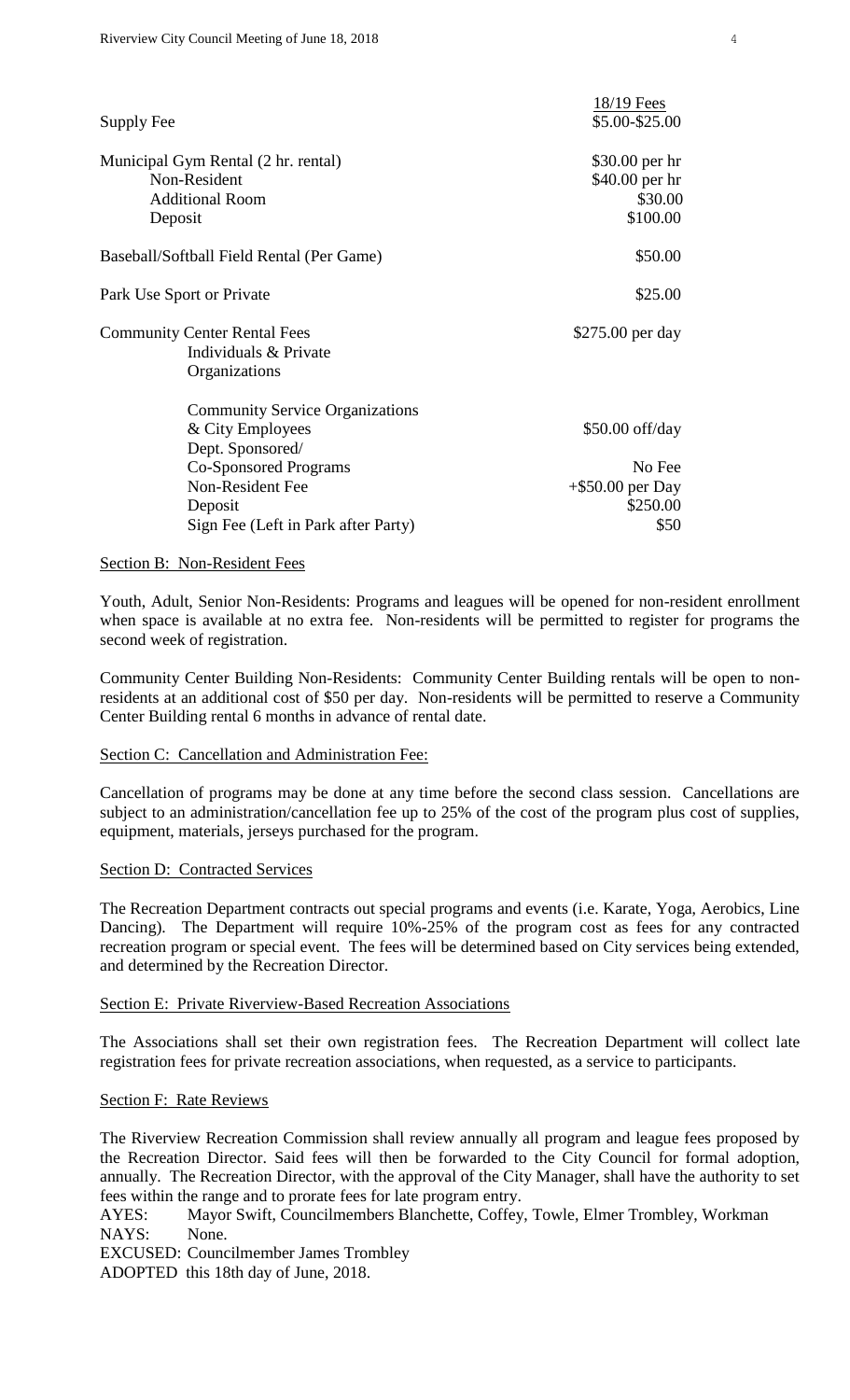ATTEST:

#### Andrew M. Swift, Mayor

 $\overline{\phantom{a}}$  ,  $\overline{\phantom{a}}$  ,  $\overline{\phantom{a}}$  ,  $\overline{\phantom{a}}$  ,  $\overline{\phantom{a}}$  ,  $\overline{\phantom{a}}$  ,  $\overline{\phantom{a}}$  ,  $\overline{\phantom{a}}$  ,  $\overline{\phantom{a}}$  ,  $\overline{\phantom{a}}$  ,  $\overline{\phantom{a}}$  ,  $\overline{\phantom{a}}$  ,  $\overline{\phantom{a}}$  ,  $\overline{\phantom{a}}$  ,  $\overline{\phantom{a}}$  ,  $\overline{\phantom{a}}$ 

Motion by Councilmember Coffey, seconded by Councilmember Blanchette, that Resolution No. 18-13, to **Revise Charges** at **the Riverview Land Preserve**, be Adopted.

### RESOLUTION NO. 18-13

# RESOLUTION ESTABLISHING RATES FOR SOLID WASTE DISPOSAL SERVICES FOR THE RIVERVIEW LAND PRESERVE

- WHEREAS, the City Council periodically establishes disposal and service rates and charges for the Riverview Land Preserve by resolution; and
- WHEREAS, the Land Preserve Administrative Team comprised of the City Manager, City Attorney, Director of Solid Waste and Finance Director, has reviewed the proposed rates and concur therewith: and
- WHEREAS, the Land Preserve Committee has reviewed the service rates and charges outlined in this resolution and recommended same for consideration by the City Council.
- NOW, THEREFORE, BE IT RESOLVED by the City Council of the City of Riverview, Michigan as follows:

The City Council hereby approves the following rates for disposal and services at the Riverview Land Preserve:

(a) Contract customer disposal rate schedule

| Tonnage per Calendar Month | Price per ton     |
|----------------------------|-------------------|
| Less than 500 tons         | $$17.50 - $25.00$ |
| $500 - 1,000$ tons         | $$16.50 - $22.00$ |
| $1,001 - 2,500$ tons       | $$16.00 - $20.00$ |
| $2,501 - 5,000$ tons       | $$14.50 - $19.00$ |
| $5,001 - 7,500$ tons       | $$14.00 - $18.00$ |
| $7,501 - 10,000$ tons      | $$13.50 - $17.00$ |
| $10,001 - 12,500$ tons     | $$13.00 - $16.50$ |
| $12,501 - 15,000$ tons     | $$12.50 - $16.00$ |
| More than 15,000 tons      | $$12.00 - $15.00$ |
|                            |                   |

(b) Special waste disposal for special waste approved for disposal by resolution of the City Council.

Minimum of \$8.00 per ton or a minimum of \$8.00 per cubic yard.

Minimum of \$35.00 for approved containers less than three (3) cubic yards in size

Material Type **Price per Unit** 

(c) Management of cover material, road material, uncontaminated and inert materials with a minimum load size of ten cubic yards.

| Cover material, road material    | $$0.00 - $10.00$ per ton or | $$0.00 - $8.00$ per cubic yard |
|----------------------------------|-----------------------------|--------------------------------|
| Uncontaminated or inert material | $$0.00 - $10.00$ per ton or | $$0.00 - $8.00$ per cubic yard |

(d) Event project waste disposal

Disposal charges for event projects in which waste is generated for a specific duration, generally not exceeding two (2) years, that arise from a single waste generating type of event or project.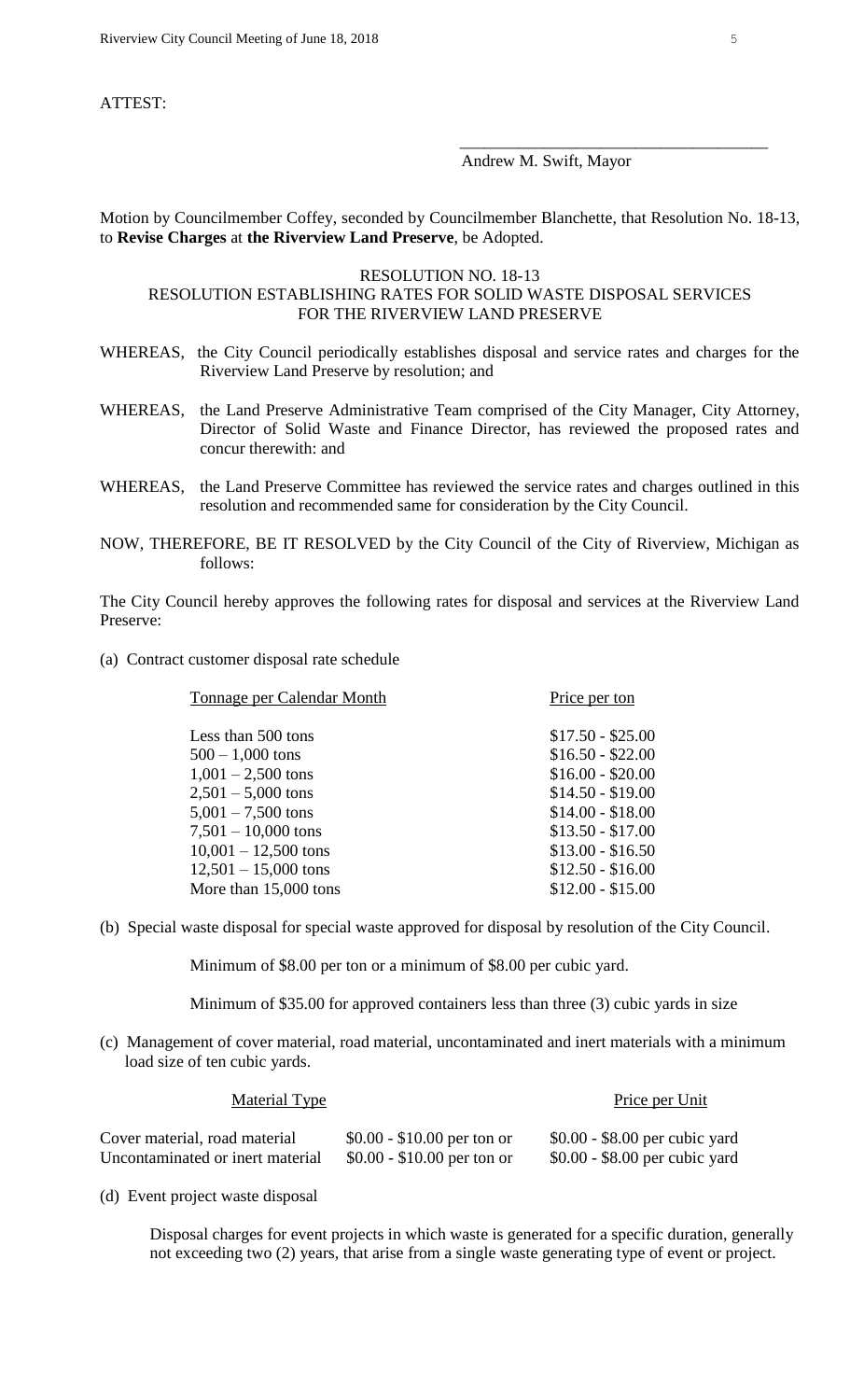Minimum of \$13.50 per ton or a minimum of \$8.00 per cubic yard.(e) Construction and demolition, industrial and commercial waste disposal

Minimum of \$14.50 per ton or a minimum of \$8.00 per cubic yard

(f) Large and bulky item disposal

Items that require special handling due their large size and/or shape.

Minimum of \$13.50 per cubic yard plus special handling charges, if applicable

(g) Prepaid disposal

| Vehicle Type                                  | Disposal Rate                      |
|-----------------------------------------------|------------------------------------|
| Automobile                                    | minimum of $$22.00$                |
| Van and pick-up truck                         | minimum of $$32.00$                |
| Other vehicle types or vehicles with trailers | minimum of \$18.00 with a          |
|                                               | minimum charge per load of \$40.00 |

Prepaid pricing for high volume customers shall not be less than \$14.50 per ton and subject to the administrative review process set forth in the most current Council Policy.

(h) Clean wood management

| Material Type                                | <b>Management Rate</b>    |
|----------------------------------------------|---------------------------|
| Tree logs, limbs, brush, wood products       | $$17.00 - $30.00$ per ton |
| Tree stumps                                  | $$25.00 - $35.00$ per ton |
| Mixed tree stumps and other wood             | $$20.00 - $30.00$ per ton |
| Pallets and non-treated, uncontaminated wood | \$20.00 - \$25.00 per ton |
| The minimum charge per load is               | \$15.00                   |
| Wood chips                                   | $$0.00 - $5.00$ per ton   |

(i) Service charges and fees

Monthly invoices of less than \$100.00: minimum processing fee of \$15.00. Checks returned due to non-sufficient funds or other reasons: minimum charge of \$30.00. Fuel surcharge as allowed by contract: \$0.00 - \$2.50 per ton or \$0.00 - \$1.50 per cubic yard. Environmental recovery fee as allowed by contract: \$0.00 - \$2.50 per ton or \$0.00 - \$2.00 per cubic yard.

Contract customer minimum charge per load: \$32.00.

Unloading assistance and special handling charge: minimum of \$135.00 per hour, with a minimum charge per occurrence of \$15.00.

Administrative recovery fee – amount equal to direct costs associated with copies and reports requested by customers to be billed at cost plus a fee of zero (0.00) per cent to ten (10) per cent of cost.

Special waste review fee: minimum charge of \$15.00.

Container storage fee: \$0.00 - \$40.00 per container per month.

Credit or debit card transaction fee: minimum of one (1) per cent of the transaction amount.

(j) Non-local prepaid waste

Waste generated outside of the counties of Wayne, Oakland, Macomb, Washtenaw and Monroe but not including special waste.

Minimum of \$12.00 per ton.

Non-local prepaid waste acceptance requires the completion of the administrative review process and approval of the Land Preserve Committee.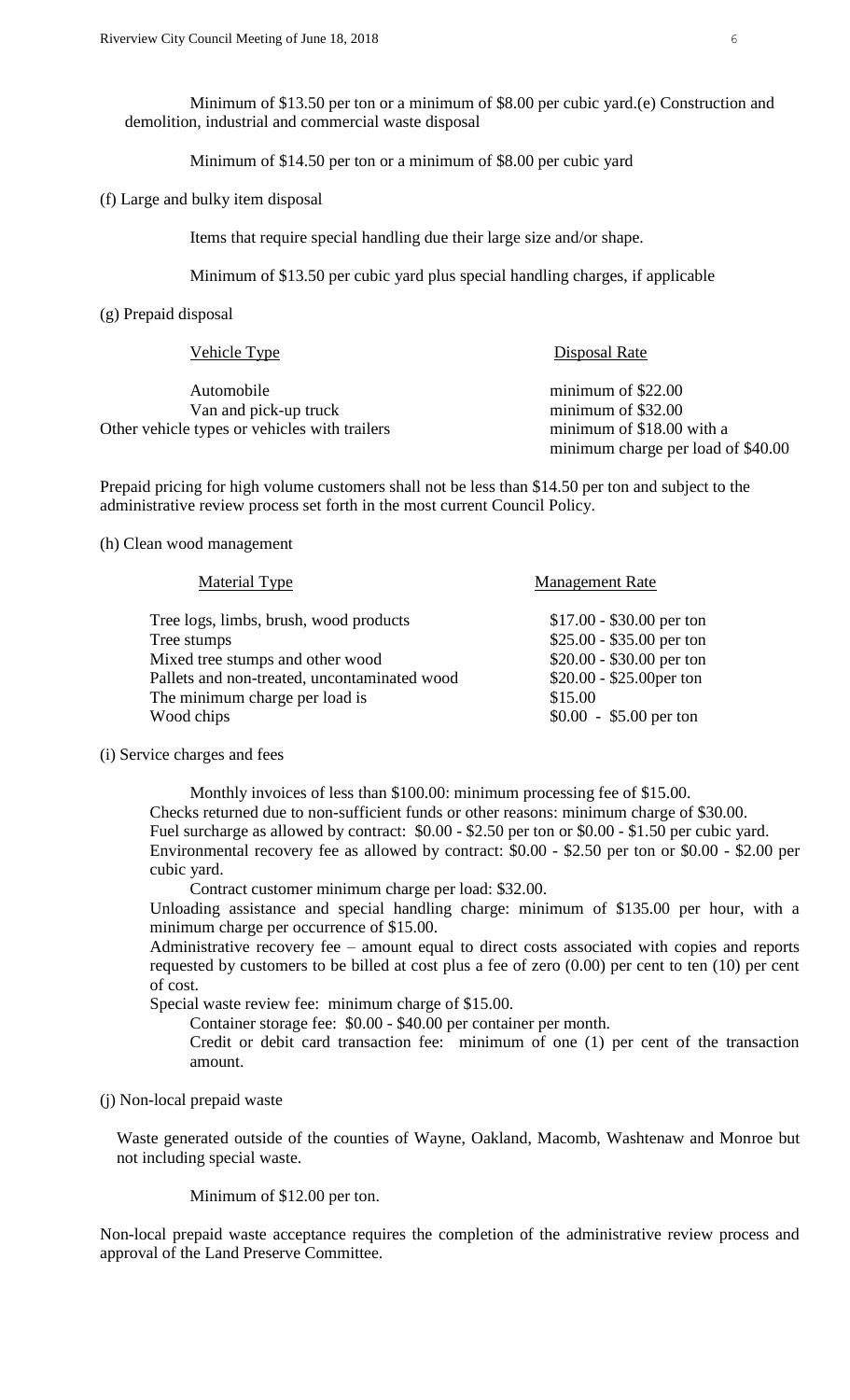### (j) Discounted pricing

Pricing may be discounted to customers in cases where delivered waste material may be removed for recycling, reuse or other management techniques that reduce the amount of material that will be disposed. Any discounted pricing shall result in net pricing consistent with the pricing schedules and guidelines contained herein.

The City Council further authorizes the following terms and conditions for waste disposal and services:

All disposal rates will be established within the pricing ranges and charges set forth in the Riverview Land Preserve rate schedules and as required by contract. Disposal rates shall require the written authorization of the Director of Solid Waste and City Manager.

All fees and surcharges imposed by the State of Michigan and Wayne County are included, as applicable, in the disposal charges. Future increases or additions to Michigan, Wayne County or other governmental fees and surcharges are authorized to be added to the disposal charges as they become effective.

All volumes of waste, cover material, road material, clean wood and uncontaminated or inert material shall be recorded and reported to the City Council monthly.

This resolution shall be effective on the first day of the month after adoption by the Riverview City Council.

AYES: Mayor Swift, Councilmembers Blanchette, Coffey, Towle, Elmer Trombley, Workman NAYS: None.

EXCUSED: Councilmember James Trombley ADOPTED this 18th day of June, 2018.

ATTEST:

Andrew M. Swift, Mayor

\_\_\_\_\_\_\_\_\_\_\_\_\_\_\_\_\_\_\_\_\_\_\_\_\_\_\_\_\_\_\_\_\_\_\_\_\_\_\_

## **ADMINISTRATION:**

Motion by Councilmember Blanchette, seconded by Councilmember Elmer Trombley, that Authorization for Execution of Agreement for **Solid Waste Management Services** with **Taylor Recycling, Inc**., be Approved.

Carried unanimously.

Motion by Councilmember Coffey, seconded by Councilmember Blanchette, that Authorization for Civil **Engineering Services** for the **Iron Belle Trail** with **Charles E. Raines Company,** LLC, in the amount of **\$58,100.00**, be Approved. Carried unanimously.

Motion by Councilmember Coffey, seconded by Councilmember Elmer Trombley, that Authorization for Execution of Agreement for **Re-inspection** of **Residential Properties** with **WCA Assessing** in the Amount of \$**98,147.00**, be Approved. Carried unanimously.

# **ORDINANCES**:

Motion by Councilmember Coffey, seconded by Councilmember Blanchette, that the Clerk be Authorized to give the **Second Reading**, by title only, of Proposed **Ordinance No. 703**, regarding the Addition of **"Interference** with **Motor Vehicles** on **Public Streets**" to Chapter 38, Offenses and Miscellaneous Provisions.

Carried unanimously.

#### PROPOSED ORDINANCE NO. 703

AN ORDINANCE TO AMEND THE CODE OF ORDINANCES FOR THE CITY OF RIVERVIEW BY THE ADDITION OF SECTION 38-163 "INTERFERENCE WITH MOTOR VEHICLES ON PUBLIC STREETS," OF ARTICLE V "OFFENSES INVOLVING PUBLIC PEACE AND ORDER," IN CHAPTER 38 "OFFENSES AND MISCELLANEOUS PROVISIONS," TO COMPLY WITH STATE LAW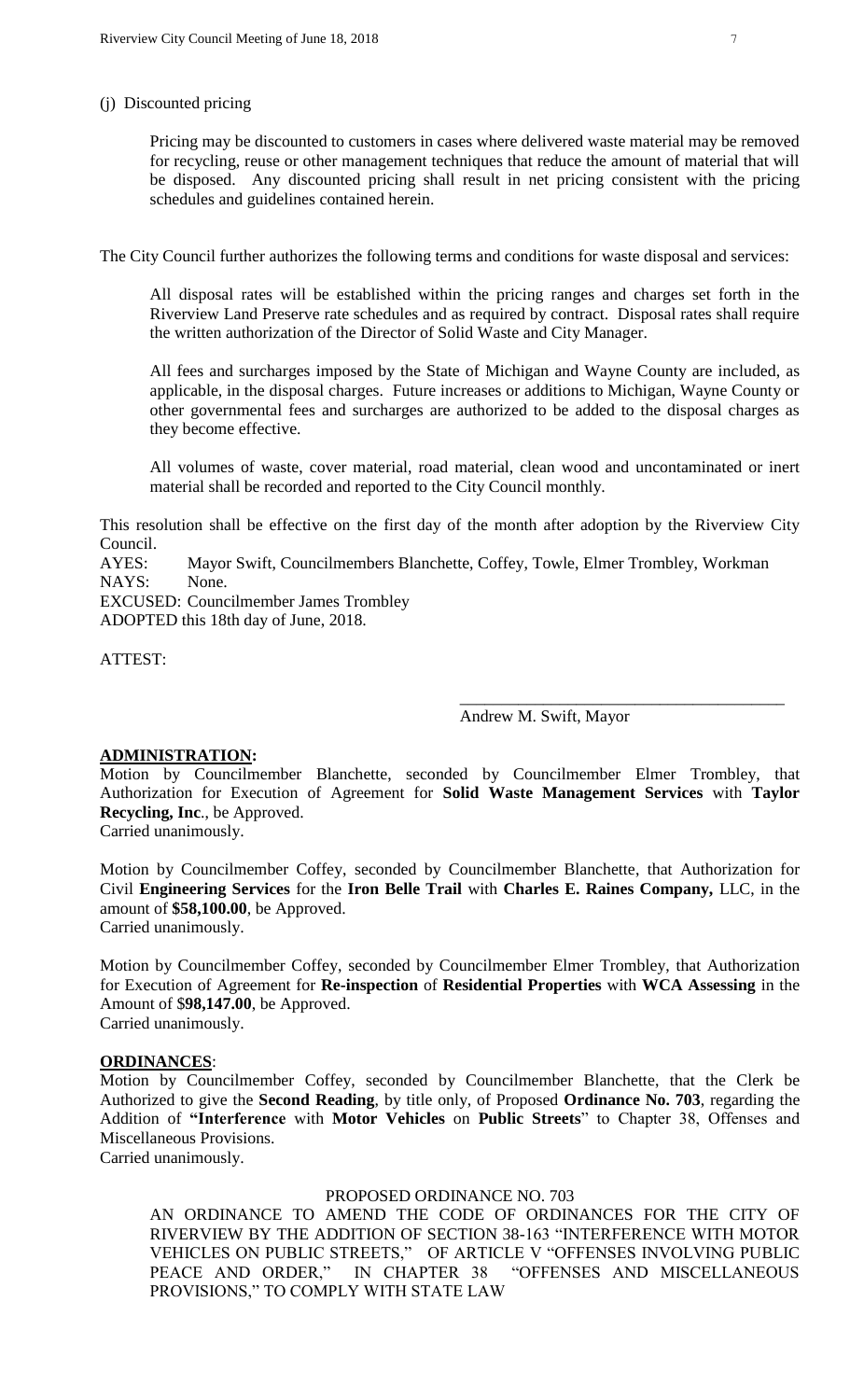## THE CITY OF RIVERVIEW ORDAINS:

ARTICLE I: AMENDMENT: That Section 38-163 "Interference with Motor Vehicles on Public Streets" under Chapter 38 "Offenses and Miscellaneous Provisions," Article V, "Offenses Involving Public Peace and Order," is hereby added as follows:

> Chapter 38 Offenses and Miscellaneous Provisions Article V Offenses Involving Public Peace and Order

Sec. 38-163. Interference with motor vehicles on public streets.

- (a) A person without authority shall not block, obstruct, impede, or otherwise interfere with the normal flow of vehicular or pedestrian traffic upon a public street or highway, by means of a barricade, object, or device, or with his or her person. It shall be unlawful for any person, without authority, to receive or to attempt to receive money or any other object or thing from an occupant of a motor vehicle that is operating on a public street; provided, however, that this subsection shall not apply to services rendered by emergency responders or repairs requested by an occupant of the motor vehicle, or to persons maintaining, rearranging, or constructing public utility facilities in or adjacent to a street or highway.
- (b) Subsection (a) does not apply to a person who is soliciting contributions on behalf of a charitable or civic organization during daylight hours, if all of the following are satisfied:
	- (1) The charitable or civic organization obtains a permit from the city to solicit. No more than one permit will be issued for the same time period on any street.
	- (2) The charitable or civic organization maintains at least \$500,000.00 in Liability insurance.
	- (3) The person is 18 years of age or older.
	- (4) The person is wearing high-visibility safety apparel that meets current American standards promulgated by the International Safety Equipment Association.
	- (5) The portion of the roadway upon which the solicitation occurs is not a work zone and is within an intersection where traffic control devices are present.
- (c) The city is not liable for any claim for damages arising out of the use of the roadway for the permitted solicitation.
- (d) As used in this section, "charitable or civic organization" means a nonprofit organization that is qualified under Section 501(c) (3), 501(c) (4), 501(c) (7), 501(c) (8), or 501(c) (10), of the Internal Revenue Code, 26 USC 501, or a veterans' organization that has tax-exempt status under the Internal Revenue Code.
- (e) A person who violates this section shall be responsible for a municipal civil infraction and a civil fine in an amount not to exceed \$500.00 plus costs shall be paid by a defendant who is responsible for each violation.

ARTICLE II. Penalty: A person violating this ordinance shall be punished in accordance with Section 1-8 of the Code of Ordinances of the City of Riverview, unless a different penalty is expressly provided in this ordinance.

ARTICLE III. Severability: Should any word, sentence, phrase or any portion of this Ordinance be held in a manner invalid by any Court of competent jurisdiction or by any agency having authority to do so for any reason whatsoever, such holding shall be construed and limited to such word, sentence, phrase or any portion of the Ordinance held to be invalid and shall not be construed as affecting the validity of any remaining words, sentence, phrases or portions of the Ordinance.

ARTICLE IV. Conflicting Ordinances: All prior existing ordinances adopted by the City of Riverview inconsistent or in conflict with the provisions of this Ordinance are, to the extent of such conflict or inconsistency, hereby expressly repealed.

ARTICLE V. Reading and Publication: This Ordinance shall be given a first reading on June 4, 2018 shall be given a second reading on June 18, 2018, shall be adopted on June 18, 2018, and shall be